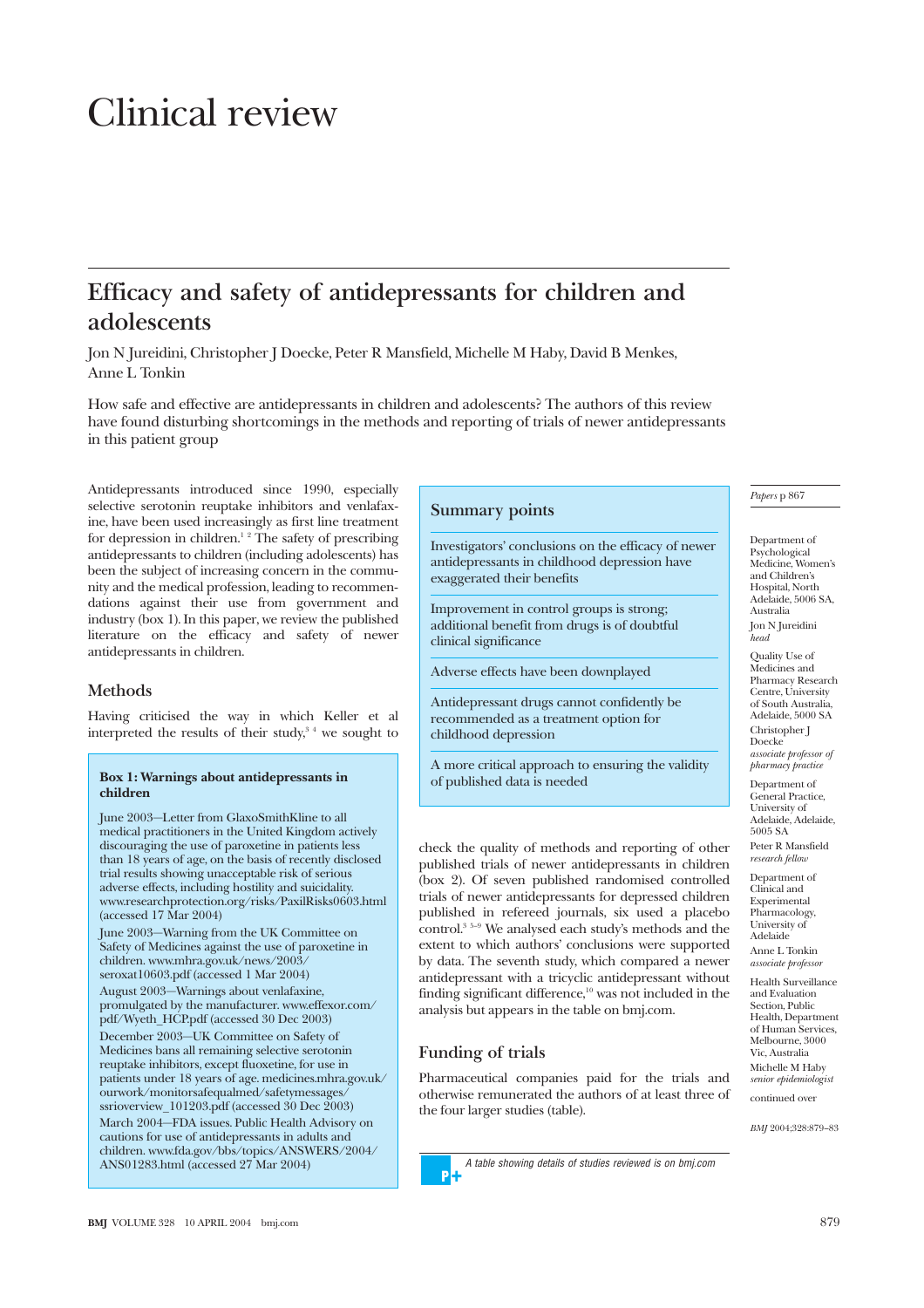University of Wales Academic Unit, Wrexham LL13 7YP David B Menkes *professor of psychological medicine*

Correspondence to: J N Jureidini jureidinij@ wch.sa.gov.au

**Box 2: Search strategies**

#### **Medline (1989 to February 2004) and Embase (1988 to 2004 week 04)**

("Depressive Disorder"[MeSH]) AND ("Serotonin Uptake Inhibitors"[MeSH] OR "Antidepressive Agents"[MeSH] OR "Antidepressive Agents, Second-Generation"[MeSH] OR "Antidepressive Agents, Tricyclic"[MeSH] OR citalopram OR duloxetine OR escitalopram OR fluoxetine OR fluvoxamine OR milnacipran OR mirtazapine OR moclobemide OR nefazodone OR paroxetine OR reboxetine OR sertraline OR trazodone OR venlafaxine ) AND (randomized controlled trial[Publication Type]) AND ("Child"[MeSH] OR "Adolescent"[MeSH])

### **PsycLIT (1985 to February week 3 2004)**

(exp Serotonin Reuptake Inhibitors/ or exp Antidepressant Drugs/ or exp Major Depression/ or exp PAROXETINE/ or exp FLUOXETINE/ or exp SERTRALINE/ or exp MOCLOBEMIDE/ or exp FLUVOXAMINE/ or exp CITALOPRAM/ or exp TRAZADONE/ or exp Imipramine/ or exp Antidepressant Drugs/ or exp TRICYCLIC ANTIDEPRESSANT DRUGS/ or exp Desipramine/ or (keywords) venlafaxine or duloxetine or escitalopram or milnacipran or mirtazapine or moclobemide or nefazodone or reboxetine) AND exp CHILD PSYCHIATRY/

# **Efficacy**

The table on bmj.com summarises the trials reviewed. A total of 477 patients in the six studies were treated with paroxetine, fluoxetine, sertraline, or venlafaxine  $( \geq 23\%)$  dropouts), and 464 were treated with placebo  $( \geq 25\%$  dropouts). Of 42 reported measures, only 14 showed a statistical advantage for an antidepressant. None of the 10 measures relying on patient reported or parent reported outcomes showed significant advantage for an antidepressant, so that claims for effectiveness were based entirely on ratings by doctors. No study presented data on rates of attempted self harm, presentations to emergency or mental health services, or school attendance.

Two small studies found no statistically significant advantage for antidepressants over placebo on any of the outcome measures reported.<sup>5 6</sup> Of the remaining four papers, two did<sup>7 9</sup> and two did not<sup>3 8</sup> show statistically significant advantages for antidepressants over placebo on primary outcome measures.

We meta-analysed the five published studies on selective serotonin reuptake inhibitors by using the standardised mean difference (Hedges' *g*) as the measure of effect. $3 \times 57-9$  We averaged relevant outcome

Funding sources for trials of antidepressants

| Trial                             | Source of funding                                                                                                           |
|-----------------------------------|-----------------------------------------------------------------------------------------------------------------------------|
| Simeon et al (1990) <sup>5</sup>  | Not disclosed                                                                                                               |
| Mandoki et al (1997) <sup>6</sup> | Not disclosed                                                                                                               |
| Emslie et al $(1997)^7$           | Attributed to National Institute of Mental Health, but FDA<br>data show that study was sponsored by Eli Lilly <sup>20</sup> |
| Keller et al $(2001)^3$           | GlaxoSmithKline; two authors employees of<br>GlaxoSmithKline                                                                |
| Emslie et al $(2002)^8$           | Eli Lilly; all authors employed by or otherwise<br>contracted to Eli Lilly                                                  |
| Wagner et al (2003) <sup>9</sup>  | Pfizer; all authors paid by Pfizer; two Pfizer employees;<br>"study supervisor" held stock options in Pfizer                |

measures within studies and then pooled them across studies by using a random effects model. We included all continuous outcome measures related to depression and health related quality of life. The effect size was small 0.26 (95% confidence interval 0.13 to 0.40). Assuming a standard deviation of scores of 11 to 14 on the revised children's depression rating scale in depressed children, an effect size of 0.26 is equivalent to a very modest 3 to 4 point difference on the scale, which has a range of possible scores from 17 to 113.

As regards unpublished studies, we note from a report from the US Food and Drug Administration Center for Drug Evaluation and Research that only one of nine showed a statistical advantage for drug over placebo. $^{11}$ 

## **Adverse effects of treatment**

Because the follow up period for the randomised controlled trials was short, and numbers were relatively small, serious adverse effects were likely to be few. When they do occur, we would therefore expect authors to draw attention to them, along with data available from other sources that suggest that serious adverse effects might occur. Of 93 patients treated with paroxetine by Keller et al, 11 had serious adverse events, compared with  $2/87$  in the placebo group.<sup>3</sup> The authors presented no statistical analysis, but the difference was significant (Pearson's  $\chi^2 = 6.09$ , df = 1,  $P = 0.01$ ). In spite of this striking difference in serious events between paroxetine and placebo, Keller et al concluded that, "paroxetine was generally well tolerated in this adolescent population, and most adverse effects were not serious," even though seven patients were admitted to hospital during treatment with paroxetine.<sup>3</sup> Furthermore, despite five of these patients being admitted to hospital with events known to occur with the use of selective serotonin reuptake inhibitors, including suicidality, only one serious event (headache) was judged by the treating investigator to be related to paroxetine treatment. The criteria for determining causation of serious events were not stated.

Among 373 patients in the trial by Wagner et al, 9% (17/189) treated with sertraline withdrew because of adverse events, compared with 3% (5/184) in the placebo group.9 These authors also published no statistical analysis of this outcome or details of the adverse effects, but the difference in withdrawal rates was significant (Pearson's  $\chi^2 = 6.62$ , df = 1, P = 0.01). Wagner et al reported seven adverse effects that occurred in at least 5% of the sertraline group, at least twice as often as in the placebo. Despite these results they concluded that, "sertraline is an effective, safe, and well tolerated short-term treatment for children and adolescents."

Other sources of data support the view that adverse effects might be more frequent than the authors of these studies imply. For example, children and adolescents with obsessive compulsive disorder exhibit a variety of treatment emergent effects of fluoxetine, including an "activation syndrome" affecting up to half of young patients; self injurious ideation or behaviour was seen in  $6/42$  patients.<sup>12</sup> The failure of drug companies to disclose increased suicidal activ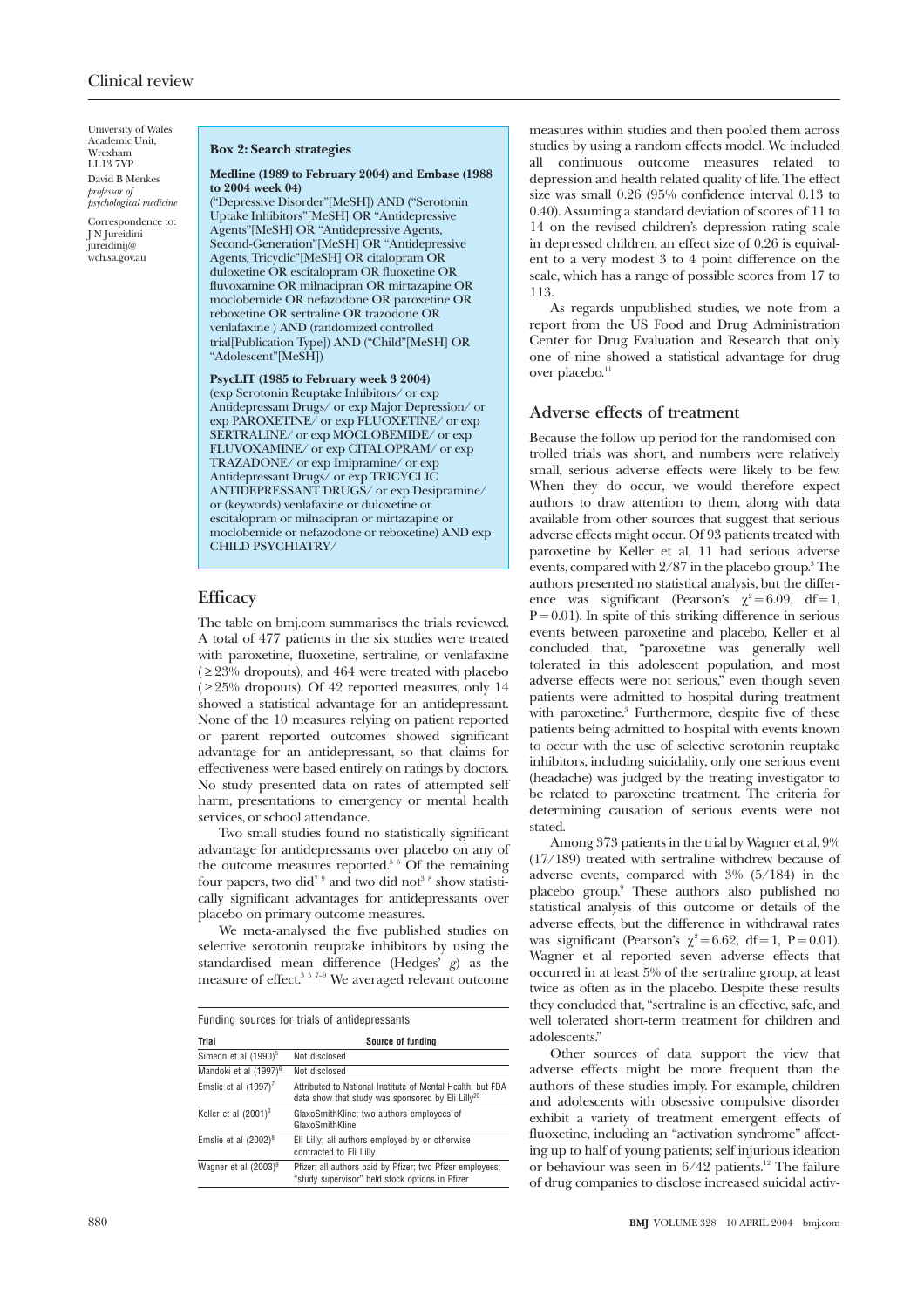ity secondary to these drugs is also the subject of much debate<sup>13</sup>

# **Study methods**

### **Withdrawals**

High rates of withdrawal occurred in all the studies, ranging from 17% to 32% for patients treated with selective serotonin reuptake inhibitors and from 17% to 46% for placebo treated patients. Such high rates of withdrawal over relatively short study periods (typically 8-10 weeks) raise concerns about the possible introduction of bias by the analytical method chosen. Most of these studies used an intention to treat, last observation carried forward approach. The last observation carried forward approach is based on the assumption (unlikely in childhood depression) that the condition of patients who have dropped out would have remained unchanged for the remainder of the study, had they continued in it. In none of these studies were the withdrawn patients assessed at the end of the trial to assess their outcome (a "true" intention to treat approach). The higher the drop-out rate the more likely a last observation carried forward approach is to produce unreliable results.

#### **Use of categorical outcomes**

Categorical outcomes (such as response and remission) are likely to inflate small differences between groups.14 As categorical outcomes are usually based on data from continuous measures, the difference in continuous measures should always be examined first and given priority. This approach has often not been followed in the childhood antidepressant literature, where three of six nominated primary outcome variables were categories created by dividing continuous measures.

#### **Unblinding**

The real proportion of effect attributable to a selective serotonin reuptake inhibitor may be less than apparent, given that the placebo versus drug difference is less where active placebo is used (that is, placebo with an active pharmacological principle that produces side effects).15 This finding suggests that part of the impact of an active drug might be due to unblinding as a result of detection of side effects by patients and doctors. No data are given in any paper reviewed here on the effectiveness of blinding. Blinding was "essentially" maintained for a subset of the participants in the Emslie  $(1997)$  study.<sup>7 16</sup> However, the authors did not examine adverse events as a possible cause of unblinding, and they noted in their conclusions that "the role that minimal side effects for the active medication played undoubtedly contributes to these findings." Other work suggests that clinicians will have performed better than chance at predicting whether or not their patients were on the active drug, $17$  so that unintended bias may be a contributing or decisive cause of observed differences between the drug and placebo groups.<sup>18</sup>

#### **Doubtful clinical implications of statistical superiority to placebo**

Given the large placebo effect in all six studies reviewed, the clinical significance of the drug effect should be questioned. For example, in spite of a one



Weekly and overall adjusted mean scores on revised children's depression rating scale. Week 1, P=0.09; week 2, P=0.08; week 3, P=0.01; week 4, P=0.008; week 6, P=0.37; week 8, P=0.18; week 10, P=0.001; mean response, P=0.007. Reproduced, with permission, from JAMA 2003;290:1033-41

week placebo lead-in and exclusion of initial placebo responders, Emslie et al (2002) found that, for the measure showing the greatest advantage of fluoxetine over placebo (revised children's depression rating scale), the improvement in the placebo group was 70% of the improvement seen in the fluoxetine group (22 point decrease for fluoxetine  $v$  15 points for placebo).<sup>8</sup> Similarly, the fact that 87% of the improvement in the sertraline group was reproduced in the placebo group casts some doubt on Wagner et al's claim,<sup>9</sup> and Varley's editorial support for that claim,<sup>19</sup> that their results are clinically, as well as statistically, significant. This is illustrated by the graph from their paper (fig), which shows that, although they found a significant difference at 10 weeks, it was very small in size and unlikely to be clinically important.

# **Quality of reporting**

In discussing their own data, the authors of all of the four larger studies have exaggerated the benefits, downplayed the harms, or both. This raises the question of whether the journals that published the research reviewed the studies with a sufficient degree of scrutiny, given the importance of the subject. Despite the authors' initial claims, data reported by Keller et al showed no statistically significant advantage of drug over placebo.3 Neither of the two pre-designated primary outcome measures (change from baseline in the score on the Hamilton rating scale (depression) and "response" defined as a fall in score below 8 or by 50%), were significantly different between paroxetine and placebo. Interpretation of these data was confused by an unexplained change in the definition of "response" to "reduction of HAM-D to below 8". Altering this definition enabled the authors to claim significance on a primary endpoint. The authors have subsequently modified that claim to having shown a "signal for efficacy."<sup>20</sup>

The two studies ultimately published by Emslie and colleagues in 1997 and 2002 (B1Y-MC-X065 and B1Y-MC-HCJE) were the subject of a "statistical review" by the US Center for Drug Evaluation and Research.<sup>21</sup>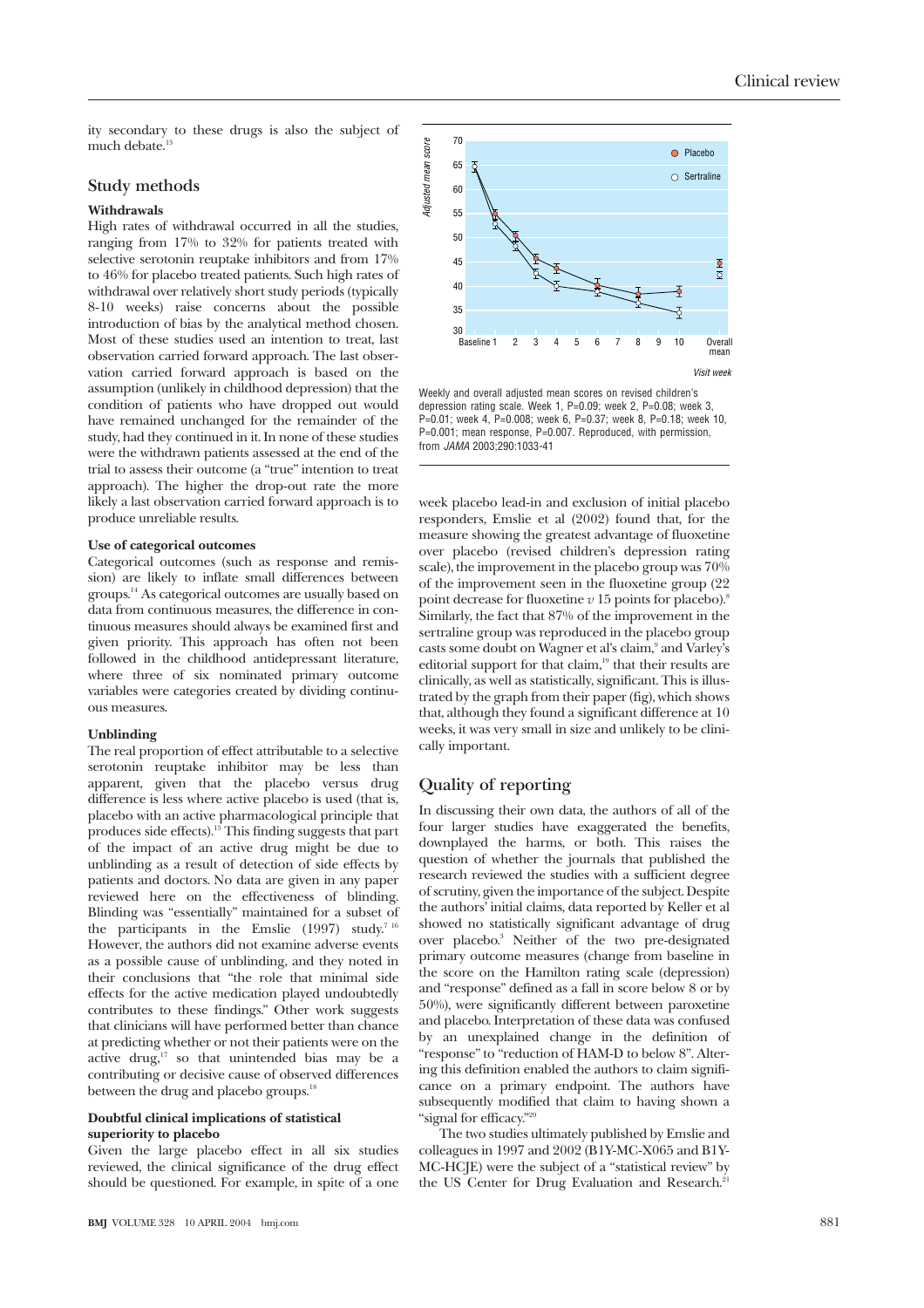That document showed that the prespecified primary outcome measure in the first Emslie study was proportion of completing patients who achieved recovery. The original definition of recovery in the study protocol was a score of ≤ 28 on the revised children's depression rating scale ("remission") and a clinical global impression-improvement score of 1 or 2. Two things are clear: firstly, this measure did not reach statistical significance ( $\dot{P} = 0.339$ ); secondly, when the study was published, new primary outcome measures were used (see table on bmj.com).

The authors chose a reduction from baseline of ≥ 30% on the revised children's depression rating scale (shown on post hoc analysis of the first study to show favourable advantage to fluoxetine $21$ ) as the single primary endpoint for the second study (B1Y-MC-HCJE).8 However, they found no statistical difference between fluoxetine and placebo on this measure. Although Emslie et al did state in the results section that significance was not reached on "response," they did not make it explicit that this meant a failure to show change on their stated primary outcome, and they make much more of the secondary endpoints that did favour fluoxetine. Whenever the failure to show superiority of fluoxetine over placebo in achieving 30% reduction from baseline on the rating scale is reported, mean improvement and "remission" are given equal weight in the published paper, implying that one or both of them was also a primary endpoint. The authors go on to make an unqualified claim of efficacy, even though the drug showed no significant advantage over placebo on the single primary outcome measure. The independent "statistical review," on the other hand, concludes that, "the sponsor did not win on these two pediatric depression studies based on the protocol specified endpoint. The evidence for efficacy based on the pre-specified endpoint is not convincing."<sup>21</sup>

No information is given that provides insight into why the US Food and Drug Administration ultimately approved fluoxetine for childhood depression. Nor is it clear why the UK Committee on Safety of Medicines exempted fluoxetine from its criticisms through accepting the published versions of these studies, when it did not do so in relation to sertraline.<sup>22</sup>

Wagner et al described their work as "two randomised controlled trials," but the methods are identical, and they and we treated them as a single trial.9 The trials when combined included a large enough number of participants (364) to have adequate statistical power to detect small differences between treatments. Neither trial showed a statistically significant advantage for sertraline over placebo in terms of the primary endpoint, which in this case was change from baseline in the revised children's depression rating scale score.<sup>22</sup> Only when the trials were combined did a statistically significant difference emerge, although this was very small (about 2.7 points on a 113 point scale). Furthermore, we question Wagner et al's inference that because tricyclic antidepressants are no more beneficial than placebo, even a small advantage for newer antidepressants justifies their use. The availability of older interventions that are not beneficial should not lower the threshold for accepting a new intervention, especially given the availability of

#### **Additional educational resources**

Medicines and Healthcare Products Regulatory Agency (edicines.mhra.gov.uk/ourwork/ monitorsafequalmed/safetymessages/ ssrioverviewclintrialdata\_101203.htm)—Selective serotonin reuptake inhibitors: an overview of regulatory status and CSM advice relating to major depressive disorder in children and adolescents

Moncrieff J. *Is psychiatry for sale?* Maudsley discussion paper, 2003 (available as booklet from the Institute of Psychiatry: sarah.smith@iop.kcl.ac.uk)—An examination of the influence of the pharmaceutical industry on academic and practical psychiatry Social Audit (www.socialaudit.org.uk)—Aims to ensure that organisations of all kinds "properly and adequately serve the interests and needs of the public." and takes a particular interest in antidepressants

Healthy Skepticism (www.healthyskepticism.org)—An international non-profit organisation that aims to improve health by reducing harm from misleading drug promotion

Garland EJ. Facing the evidence: antidepressant treatment in children and adolescents. *CMAJ* 2004;170:489-91—A critique of the way drug companies manage information

more effective psychological treatments with no known adverse effects.<sup>23</sup>

# **Conclusion**

The trials consistently found large improvements in placebo groups, with statistically significant additional benefits for active drug on some measures only. These results make a major benefit from newer antidepressants unlikely, but a small benefit remains possible. Randomised controlled trials usually underestimate the serious adverse effects of drugs.<sup>24</sup> The fact that serious adverse effects with newer antidepressants are common enough to be detected in randomised controlled trials raises serious concerns about their potential for harm. The magnitude of benefit is unlikely to be sufficient to justify risking those harms, so confidently recommending these drugs as a treatment option, let alone as first line treatment, would be inappropriate.

We are concerned that biased reporting and overconfident recommendations in treatment guidelines may mislead doctors, patients, and families. Many will undervalue non-drug treatments that are probably both safer and more effective. Accurate trial reports are a foundation of good medical care. It is vital that authors, reviewers, and editors ensure that published interpretations of data are more reasonable and balanced than is the case in the industry dominated literature on childhood antidepressants. This is particularly true in the light of the increasing reliance on online abstracts by doctors who lack the time or the skills for detailed analysis of complete trial reports.

We thank Agnes Vitry, Dianne Campbell, and Brita Pekarsky for helpful comments on the manuscript.

Contributors: JNJ and ALT had the original idea for the work. JNJ undertook the primary literature review and drafted the